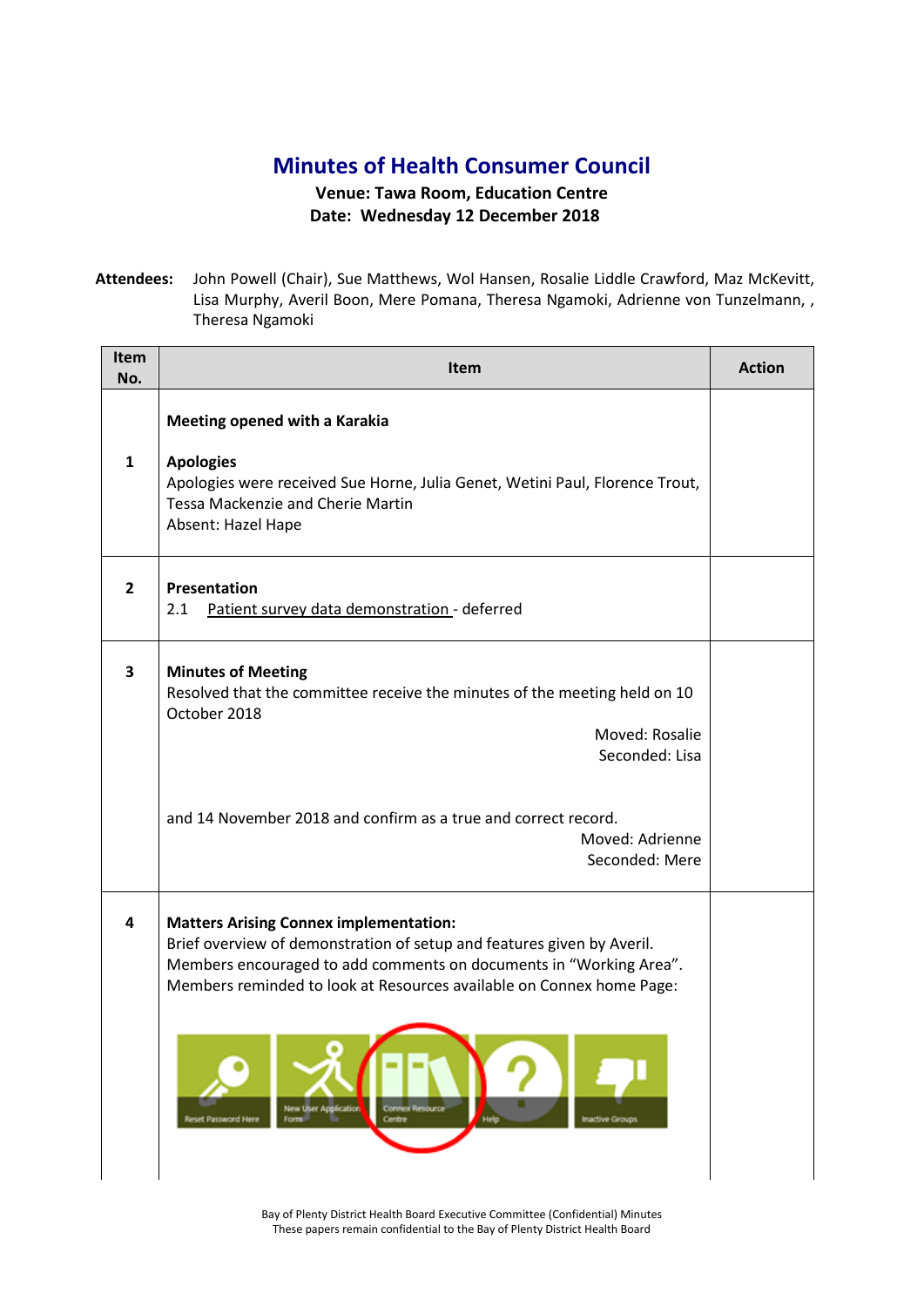| Item<br>No. | Item                                                                                                                                                                                                                                                                                                                                                                                                                                                                                                                                                                                                                                                                                                                                                                                                                                                                                                                                                      | <b>Action</b> |
|-------------|-----------------------------------------------------------------------------------------------------------------------------------------------------------------------------------------------------------------------------------------------------------------------------------------------------------------------------------------------------------------------------------------------------------------------------------------------------------------------------------------------------------------------------------------------------------------------------------------------------------------------------------------------------------------------------------------------------------------------------------------------------------------------------------------------------------------------------------------------------------------------------------------------------------------------------------------------------------|---------------|
| 5           | <b>Papers for Decision - Nil</b><br>Agreement to develop template to record progress of documents i.e.<br>feedback record, final document and any response sent. Should<br>include space for feedback to council from requestor(s)<br>Terms of Reference discussed and confirmed                                                                                                                                                                                                                                                                                                                                                                                                                                                                                                                                                                                                                                                                          |               |
| 6           | <b>Papers/Items for Discussion</b>                                                                                                                                                                                                                                                                                                                                                                                                                                                                                                                                                                                                                                                                                                                                                                                                                                                                                                                        |               |
|             | 6.1<br><b>Correspondence for Discussion</b><br>Communications Department - members to add own ideas and/or<br>existing networks to Connex document saved here:<br>https://www.connex.health.nz/group/bopdhbcc/work/Communicati<br>ons%20Plan/BOPDHB%20Communications%20Plan%20Template.doc<br>$?Web=1$<br>Comms Team Representative to be asked to Feb meeting for advice<br>and to work on plan                                                                                                                                                                                                                                                                                                                                                                                                                                                                                                                                                          |               |
| 7           | Papers for Noting - Adrienne raised that work/papers/actions progressed so<br>far were not noted as complete, those noted below were deemed complete:<br>Alternative to the word Patient (17 Sept 18) - Theresa noted she had<br>7.1<br>discussed this with members of various people/groups she had been working<br>with. Responses indicate that different dialects had different understanding<br>or no understanding of the words mentioned in the paper. Overwhelmingly<br>she was asked what's wrong with the word "patient" we all know what that<br>means. - suggestion that Theresa write a paragraph summarising her<br>discussions and the HCC could forward this as an addendum to their<br>previous feedback as at that time the HCC noted there was no maori<br>representation.<br>Selection of Karakia<br>7.2<br>7.3 Emergency Medicine feedback request (20 Sept 18) - noted there has<br>been no further comminution from the requestors |               |
| 8           | <b>General Business</b><br>8.1<br>Progressions with 2019 Priorities planning Communications planning<br><b>Terms of Reference</b><br><b>Consumer Engagement Guidelines</b><br>8.2<br>Manaakitangi Walk arounds<br>John asked to join Board & executive members at short notice<br>on a visit to the Tauranga Mental Health Unit see attached<br>notes.<br>Averil explained the Manaakitangi Walk arounds and plan to                                                                                                                                                                                                                                                                                                                                                                                                                                                                                                                                      |               |
|             | Bay of Plenty District Health Board Executive Committee (Confidential) Minutes<br>These papers remain confidential to the Bay of Plenty District Health Board                                                                                                                                                                                                                                                                                                                                                                                                                                                                                                                                                                                                                                                                                                                                                                                             |               |